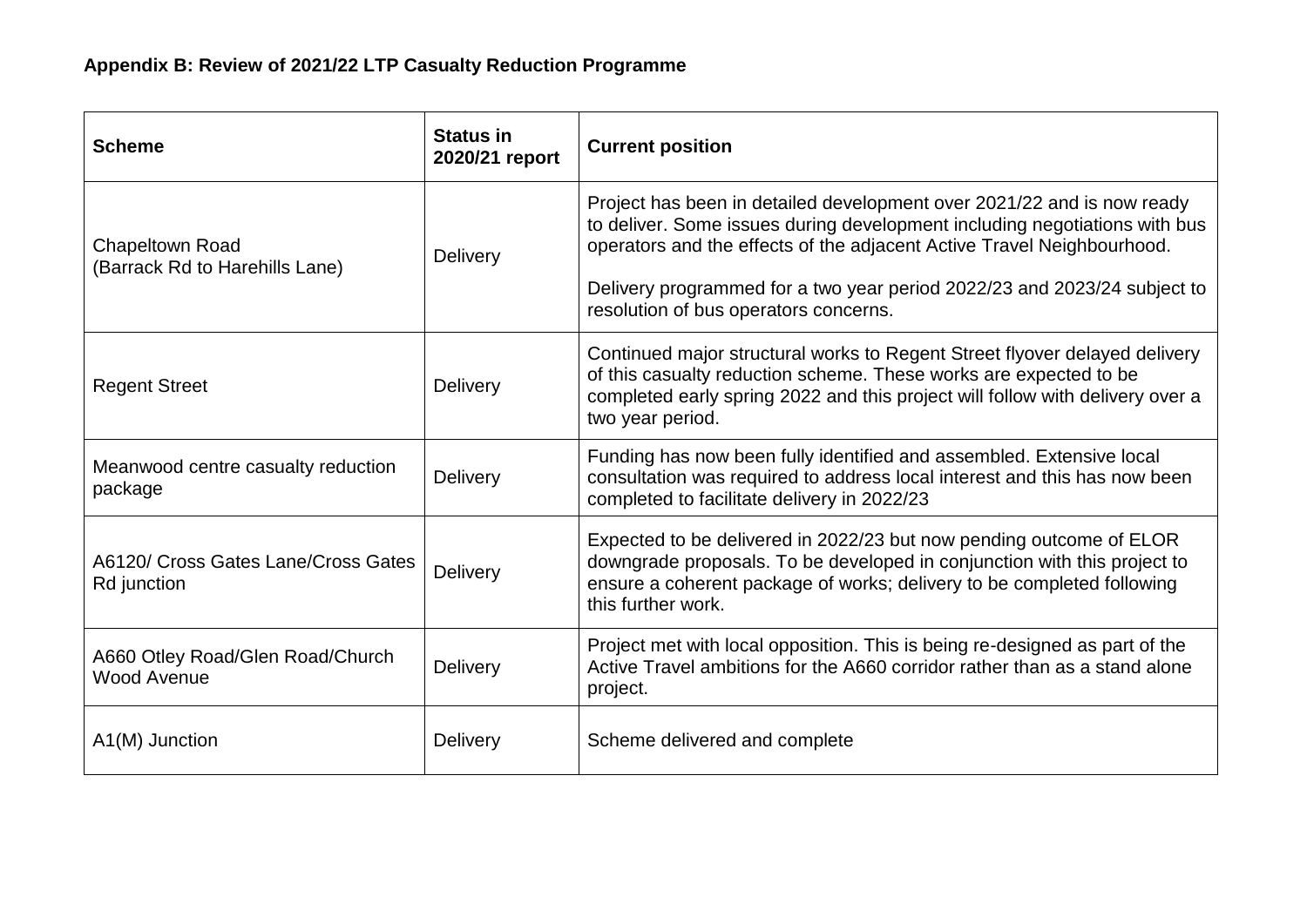| <b>Harehills Road</b>                                  | <b>Delivery</b> | Major consultation exercise was undertaken in early 2022 at the request of<br>local ward members. Feedback is being analysed with a package of<br>measures expected in 2022/23 subject to a further report. |
|--------------------------------------------------------|-----------------|-------------------------------------------------------------------------------------------------------------------------------------------------------------------------------------------------------------|
| Harehills Road/Roundhay Lane                           | Feasibility     | Outputs of feasibility were passed to the LPTIP team for consideration as<br>part of the corridor scheme.                                                                                                   |
| Cardigan Road                                          | Feasibility     | Further work is required to develop a proposal; impact of Active Travel<br>Neighbourhood is being reflected in this work.                                                                                   |
| Roundhay Road                                          | Feasibility     | As above the outputs were provided to the LPTIP team for the corridor<br>project which is expected to address the identified concerns.                                                                      |
| <b>York Road/Harehills</b><br>Lane/Osmandthorpe Lane   | Feasibility     | Further work required; expected to be included in 2023/24 programme.                                                                                                                                        |
| Drighlington Bypass/Field Head Lane                    | Feasibility     | Further work required; expected to be included in 2023/24 programme.                                                                                                                                        |
| <b>Burley Road</b>                                     | Feasibility     | Feasibility study was undertaken and solutions were cost prohibitive and<br>required land take. Further monitoring to take place in 2022 as part of the<br>Lengths and Sites for Concern processes.         |
| Tong Road junctions with Green Road<br>and Colton Road | Feasibility     | Feasibility was inconclusive – limited patterns in collisions mean that<br>engineering solutions are likely not appropriate.                                                                                |
| <b>Tempest Road</b>                                    | Feasibility     | Monitoring only – no clear engineering interventions.                                                                                                                                                       |
| <b>Town Street Middleton</b>                           | Feasibility     | A proposal was developed and costed for inclusion in future works<br>packages.                                                                                                                              |